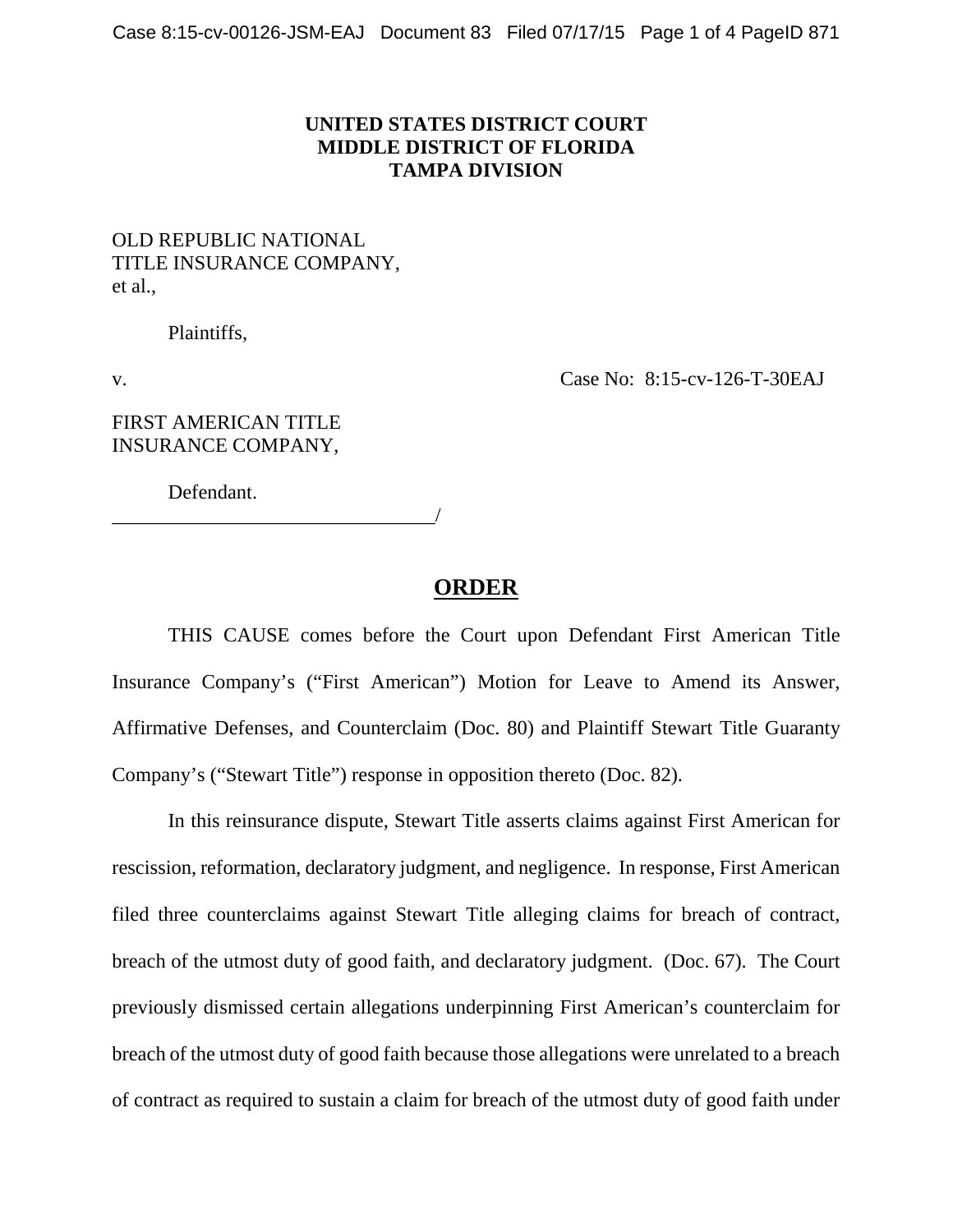West Virginia law. (Doc. 79). Specifically, the Court dismissed First American's allegations that Stewart Title breached the duty of good faith by (1) preemptively filing suit against First American, (2) falsely accusing First American of making misrepresentations and omissions, and (3) improperly using documents provided by First American to support its accusations that First American made misrepresentations.

First American pled these allegations as individual bases for its claim for breach of the utmost duty of good faith. First American concedes that those allegations, standing alone, were insufficient to support a claim for breach of the utmost duty of good faith. In the present motion, First American now seeks to recast its grounds regarding Stewart Title's false accusations and improper document requests as factual support for its remaining grounds, i.e., that Stewart Title breached the utmost duty of good faith by breaching the parties' reinsurance agreement and by using delay tactics to avoid payment as required under the agreement. Namely, First American asserts that Stewart Title made these accusations and improper document requests to avoid or delay payment.

Federal Rule of Civil Procedure 15(a) provides that leave to amend pleadings "shall be freely given when justice so requires." The Eleventh Circuit recognized that Rule 15(a) "severely restricts" a district court's discretion to deny leave to amend. *Sibley v. Lando*, 437 F.3d 1067, 1073 (11th Cir. 2005). "Unless a substantial reason exists to deny leave to amend, the discretion of the District Court is not broad enough to permit denial." *Fla. Evergreen Foliage v. E.I. DuPont De Nemours & Co.*, 470 F.3d 1036, 1041 (11th Cir. 2006) (internal quotation marks omitted). That said, leave to amend can be properly denied under circumstances of "undue delay, bad faith or dilatory motive on the part of the movant,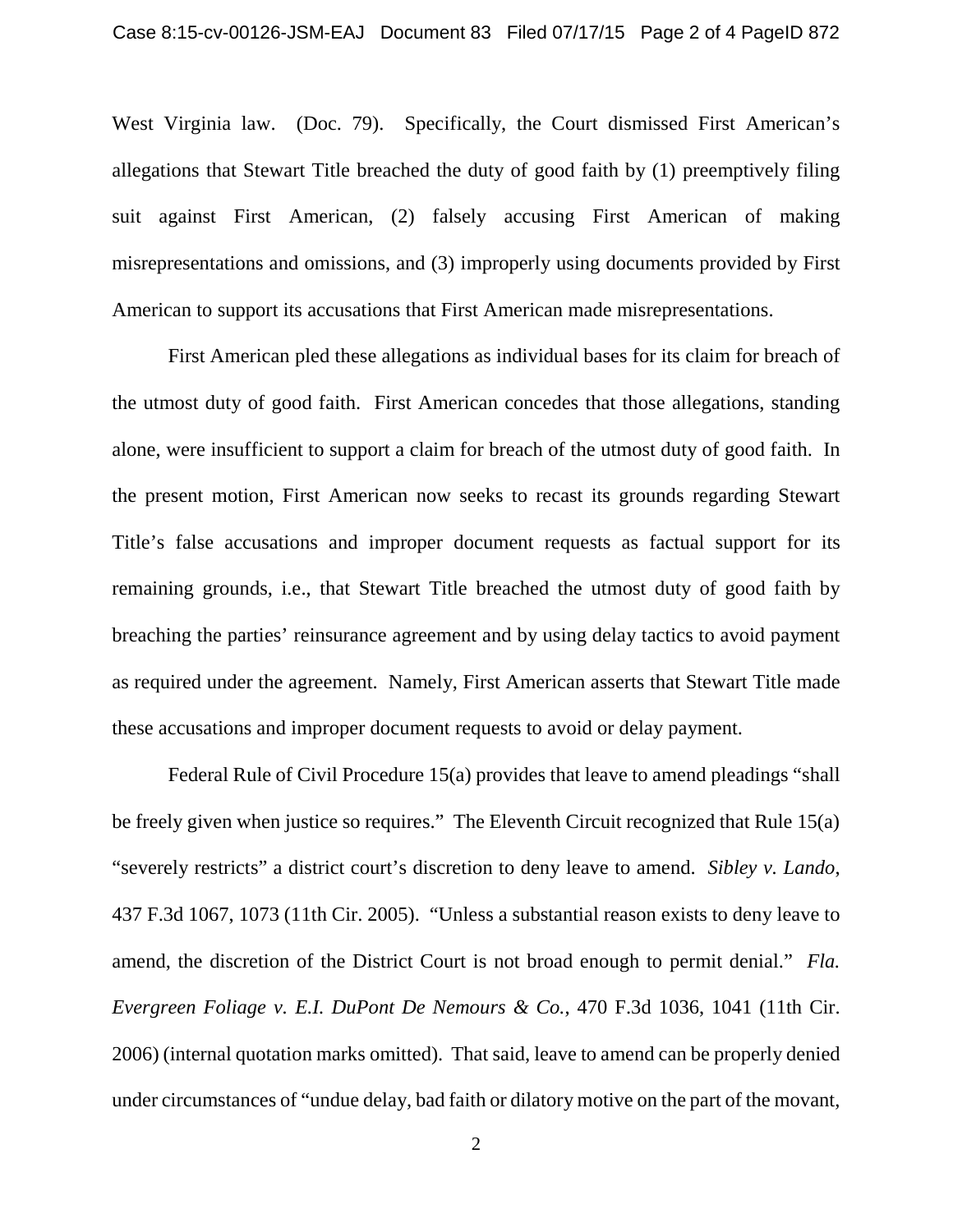repeated failure to cure deficiencies by amendments previously allowed, undue prejudice to the opposing party by virtue of allowance of the amendment, [or] futility of amendment." *Equity Lifestyle Props., Inc. v. Fla. Mowing & Landscape Serv., Inc.,* 556 F.3d 1232, 1241 (11th Cir. 2009) (internal quotation marks omitted).

Stewart Title does not object to the motion on the grounds of prejudice or undue delay. Rather, Stewart Title objects to the amendment as futile. Stewart Title correctly asserts that the allegations cannot serve as a basis for a claim for breach of the utmost duty of good faith and argues that First American is simply "repackaging" its allegations. The Court agrees that First American's proposed amendment is futile.

First American argues that the dismissed allegations lend factual support to its properly pled claim for breach of the utmost duty of good faith. But First American misunderstands the grounds for the Court's dismissal. The Court did not dismiss these allegations to the extent they lend *factual* support to First American's properly pled allegations that Stewart Title breached the utmost duty of good faith in failing remit payment as required under the parties' agreement and in attempting to delay or avoid payment. Instead, the Court dismissed these allegations to the extent that Stewart Title sought to rely on them as a stand-alone basis to support its claim for breach of the utmost duty of good faith. The factual allegations as they relate to a properly pled claim stand.<sup>[1](#page-2-0)</sup>

<span id="page-2-0"></span><sup>&</sup>lt;sup>1</sup>In support of its motion, First American cites two cases applying Massachusetts law: *Trenwick American Reinsurance Corp. v. IRC, Inc.*, 764 F. Supp. 2d 274, 306 (D. Mass. 2011) and *Commercial Union Ins. v. Seven Provinces Insurance Co.*, 9 F. Supp. 2d 49, 65 (D. Mass. 1998). Unlike West Virginia, Massachusetts codified the duty of good faith thereby recognizing it as a stand-alone claim. Therefore, these cases are inapplicable to the present case.  $\overline{a}$